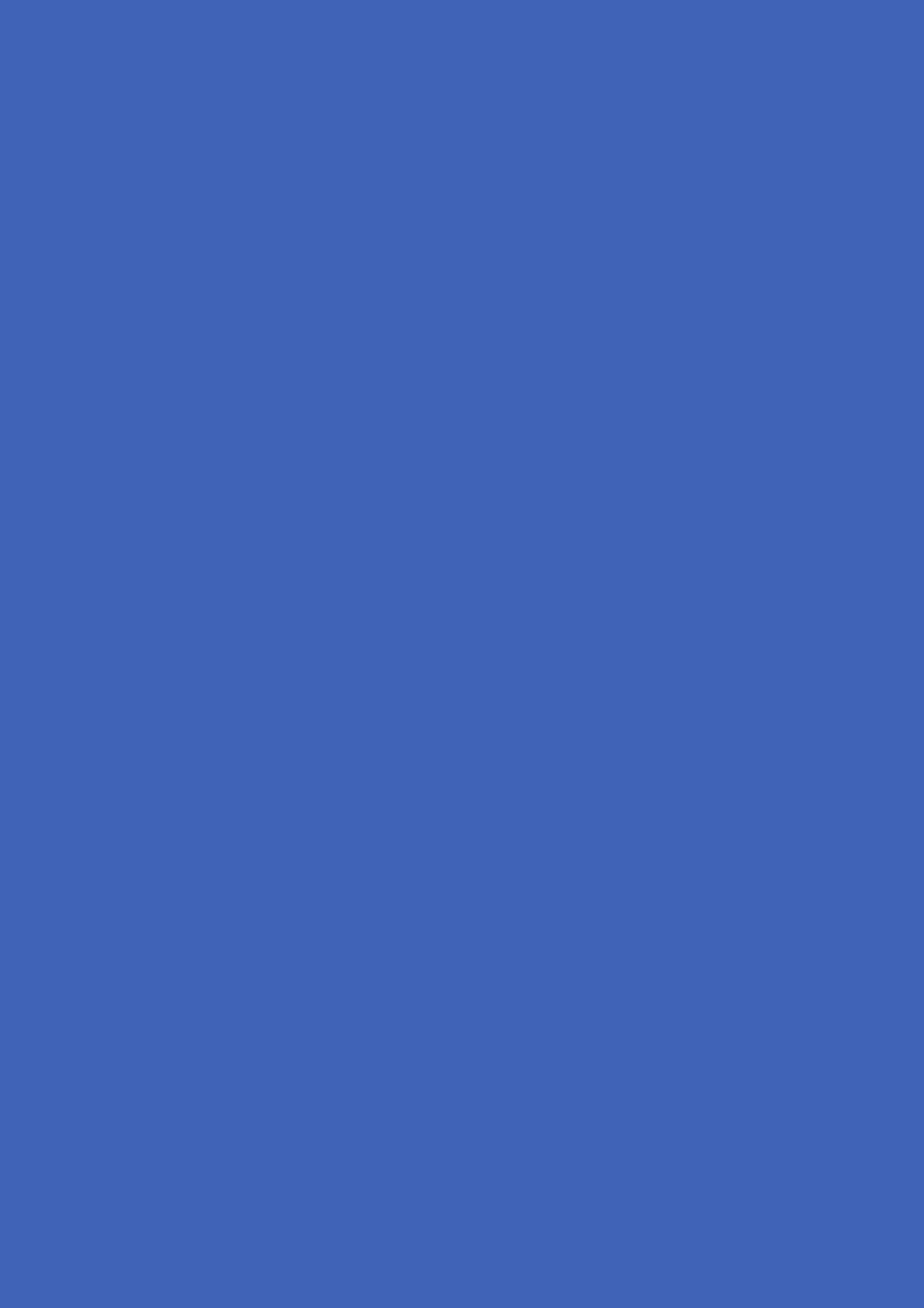# **Law enforcement and supply reduction**

Authors: Marcus Roberts**,** Mike Trace and Axel Klein

# **SUMMARY**

**The first two reports for the Beckley Foundation Drug Policy Programme (BFDPP) have raised questions about the effectiveness of current policies for the control of illegal drugs, both national and international. We now move on to examine the reasoning and evidence base that is used to support different policies, initiatives and activities.** 

**The next three BFDPP reports will articulate the thinking behind a particular approach to reducing drug-related harm, as well as looking at the objectives set within each drug policy approach, the means by which these objectives have been pursued, and the extent to which these objectives have been achieved (if at all). It makes sense to begin this investigation by looking at the approach to drug policy that has dominated the field for much of the past 40 years, and is sometimes characterised – and, to some degree, caricatured – as the 'war on drugs'approach.** 

# **INTRODUCTION**

For the 'war of drugs' paradigm, the fundamental objective of drug policy is to reduce the scope and scale of drug markets (it targets 'prevalence'), and the preferred *means* is through supplyside initiatives, particularly tough and uncompromising law enforcement (often combined with the promotion of a strong 'anti-drug' social consensus, education and prevention with a strong 'just say no' message and other interventions that are modelled on a law enforcement approach – such as extensive drug testing in schools and the work place). In addition, the champions of this approach to drug policy are often – although not universally – suspicious of harm reduction measures that to some extent accept continued drug use (such as information on avoiding drug related harms, needle exchange schemes, or supervised consumption facilities). They tend to view these initiatives as signalling an admission of defeat on prevalence reduction, and a form of accommodation to a drug culture.

A word of caution, however: this policy *paradigm* should be viewed as an *idealised type* that has been implemented – to a greater or lesser extent – by different national and international strategies. There is a tendency for the discussion and analysis of drug policy to divide a range of approaches into two diametrically opposed camps – pitching 'supply reduction' against 'harm minimisation'. This division is not unhelpful for illuminating *broad* trends and trajectories, but it presents an over-simplified and excessively polarised view of the complex and interconnected range of policy options.

In reality, policy makers and opinion formers who champion supply reduction believe this is the best way of reducing the *harms* drugs cause to users, families, communities and society as a whole. There is a clear and common sense attraction to this argument: if there is less heroin produced and distributed, there are likely to be less heroin users, there are therefore likely to be less heroin addicts, and this will result in a reduction in the associated health, social and crime problems. Conversely, harm minimisers recognise that reducing prevalence is *one* effective way of reducing drug-related harm, but point out that the relationship between prevalence and harm is not straightforward (for example, the relationship between the number of heroin addicts and the incidence of health problems will depend on a range of mediating factors, such as the extent of safe injecting practices). Questions about the current approach are also raised by those who are sceptical about the scope for, and effectiveness of, supply reduction.

Furthermore, those drug strategies that are held up as epitomising a law enforcement driven approach – such as the UN Drug Strategy and the current US strategy – *do* recognise the need for some harm reduction initiatives as well. It is all a matter of degree. What characterizes a 'war on drugs' approach most clearly is the dominance of 'zero tolerance' messages, and high investment in law enforcement – compared with education, prevention, treatment and harm reduction. For example, the 2003 US Federal drug control budget allocated \$6.2 billion to law enforcement and interdiction from a total of \$11.2 billion, and the UK 2002 *Updated Drug Strategy* estimates that over 60 per cent of Government anti-drug expenditure is targeted at law enforcement (see www.whitehousedrugpolicy.gov and Home Office 2002). These figures do not include the massive costs of arresting, processing and incarcerating people who commit offences under the drug laws. All governments have to work with limited resources. The opportunity costs of concentrating the lion's share of available resources on supply reduction is that less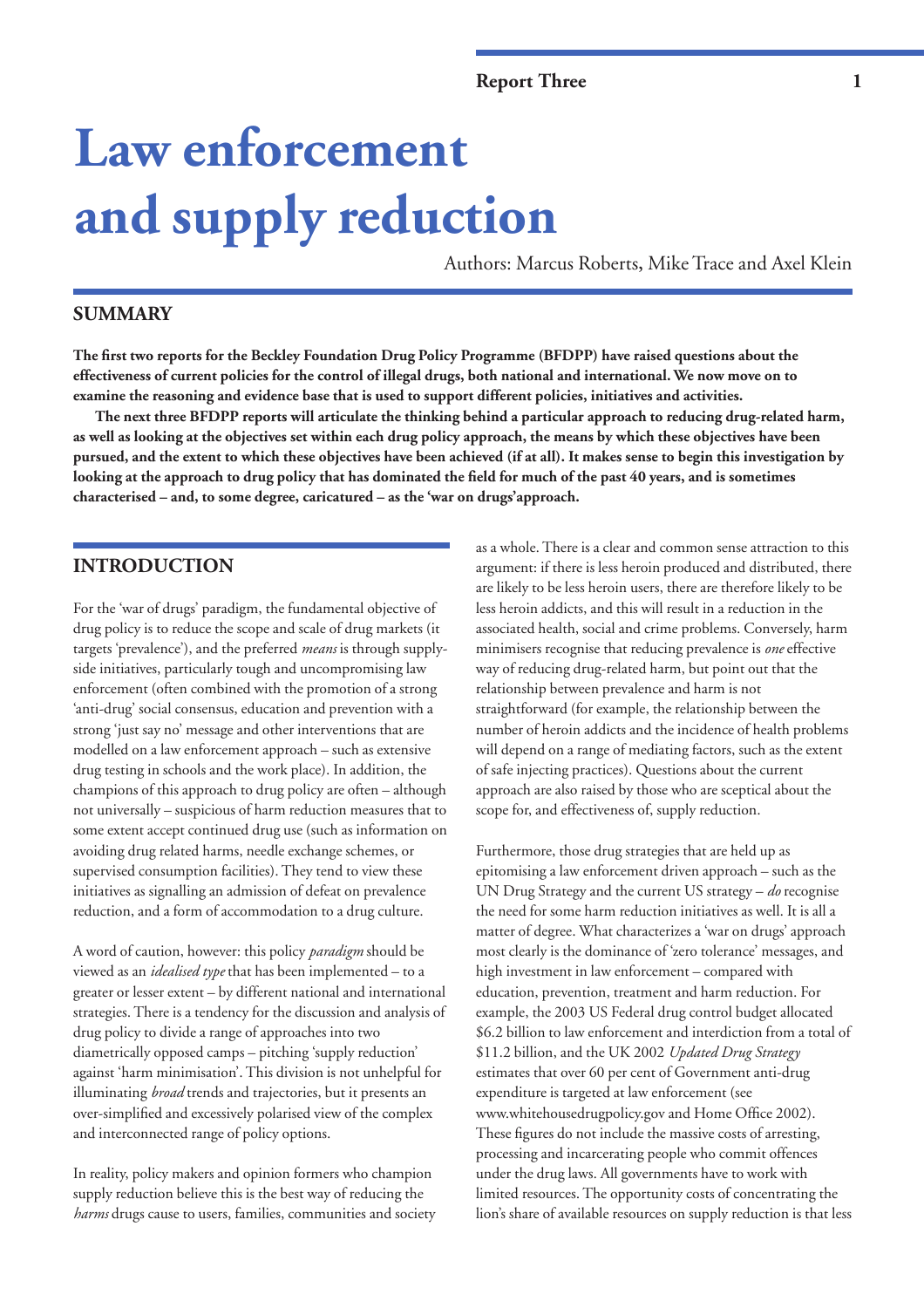money is available for education and prevention, public health measures and treatment of drug addiction.

So, is this money well spent? A lot depends on the criteria for success. For the war on drugs approach, objectives are focused on an overall reduction in the scale of drug supply or use. Typically, those national and international bodies that have embraced these kinds of drug policies have adopted prevalence reduction targets. Notoriously, the current UN strategy promises a 'drug free world' by 2008. Perhaps we shouldn't take this slogan too seriously as a genuine statement of intent. Nonetheless the aim is clearly to substantially reduce – if not actually to eliminate – the use and availability of illicit psychoactive drugs. Similarly, the current US drug strategy has set five-year goals of a 25% reduction in current drug use among both young people and adults. Most national and international strategies have some form of headline commitment to similar reductions (White House 2004, p. 3).

# **LAW ENFORCEMENT AND SUPPLY REDUCTION: THE EVIDENCE**

Reducing the scale of the illicit drugs market through government action has proven extremely difficult. We have observed in previous reports that, during the last 40 years of international commitment to this objective, the global market has expanded exponentially. There are, however, examples of specific interventions that have – in the short term and within constricted geographical areas – led to the reduction in the cultivation of a particular crop, the scale of trafficking along a particular route or an increase in the price of a particular drug or drugs. There are also some examples where the overall scope of drug markets seems to have been contained and where this has been attributed to strong law enforcement initiatives. But it is hard to find solid evidence for a straightforward link between supply reduction initiatives and sustained falls in the consumption or availability of illegal drugs. In addition, even where there is evidence of a fall in the use or availability of drugs, this will not necessarily be correlated to a reduction in drug-related harm. Finally, in some instances, prevalence reduction appears to have been achieved only through recourse to Draconian policies that violate basic human rights (for example, Thailand and Communist China).

While we have found it difficult to identify documented examples of successful supply-led policies, it may be that there have been achievements that have not been fully recorded – according to the *2004 World Drug Report* from the UN Office on Drugs and Crime (UNODC), over a quarter (26 per cent) of the 95 countries reporting on their progress in 2002 claimed that there had been a decrease in drug abuse in the previous year (9 per cent reporting a 'large decrease') (UNODC 2004, p. 9). The UNODC report does not say which countries reported a fall in drug abuse, nor provide details of the evidence on which these claims were based. By the dominant criteria of prevalence reduction, these should be interesting examples worthy of further study, but the identity of the 25 countries who claimed that drug abuse had fallen remains unpublished, so we have not been able to analyse these examples.

It should be added, in addition, that failure to reduce prevalence does not mean that supply reduction initiatives (and, specifically, law enforcement) are having no impact on drug markets. It is widely – and reasonably – argued that supply reduction *contains* the expansion of drug markets, even if it fails to *reduce* markets. There are also specific jurisdictions where it is claimed that a long period of *comparatively* low prevalence is due to uncompromising supply side policies (notably Sweden).

The UNODC *2004 World Drug Report* itself concludes that 'though there has been an epidemic of drug abuse over the last half century, its diffusion into the general population has been contained. Less that 3 per cent of the global population (or 5 per cent of the population aged 15 and above) – the annual prevalence rate of drug use today – is certainly evidence of containment, particularly when compared with the annual prevalence rate of 30 per cent for tobacco' (UNODC 2004, p. 7). The same point is made in the *US National Drug Strategy Report 2004*, which notes that 'there are 120 million regular drinkers in the United States and some 61 million smokers. The comparable figure for illegal drugs is about 20 million a large number to be sure, but far smaller than would be the case if drugs werelegal' (White House 2004, p. 5). The broad thrust of this claim is shared by one of the most incisive critical analyses of drug policy to have appeared in recent years, Robert MacCoun and Peter Reuter's *Drug War Heresies*. Reuter and MacCoun conclude that 'if cocaine or heroin were to become available to adults generally [i.e. if the relevant drug laws were relaxed], use and addiction would substantially increase' (2001, p 10). Whether current levels of enforcement can be held solely responsible for this degree of containment is open to question. The evidence from Sweden examined in more detail later suggests that strong contributory factors to a comparatively low level of drug misuse are a public anti-drug consensus, particuarly amongst the young, and those with high income levels.

The precise extent to which prevalence of drug use would increase if the current enforcement controls were removed is, of course, a subject of fierce debate and cannot be accurately predicted empirically, but it is overwhelmingly likely that the result of all the efforts of the authorities during the past 40 years of drug control has – to a greater or lesser extent – contained the level of increase in prevalence.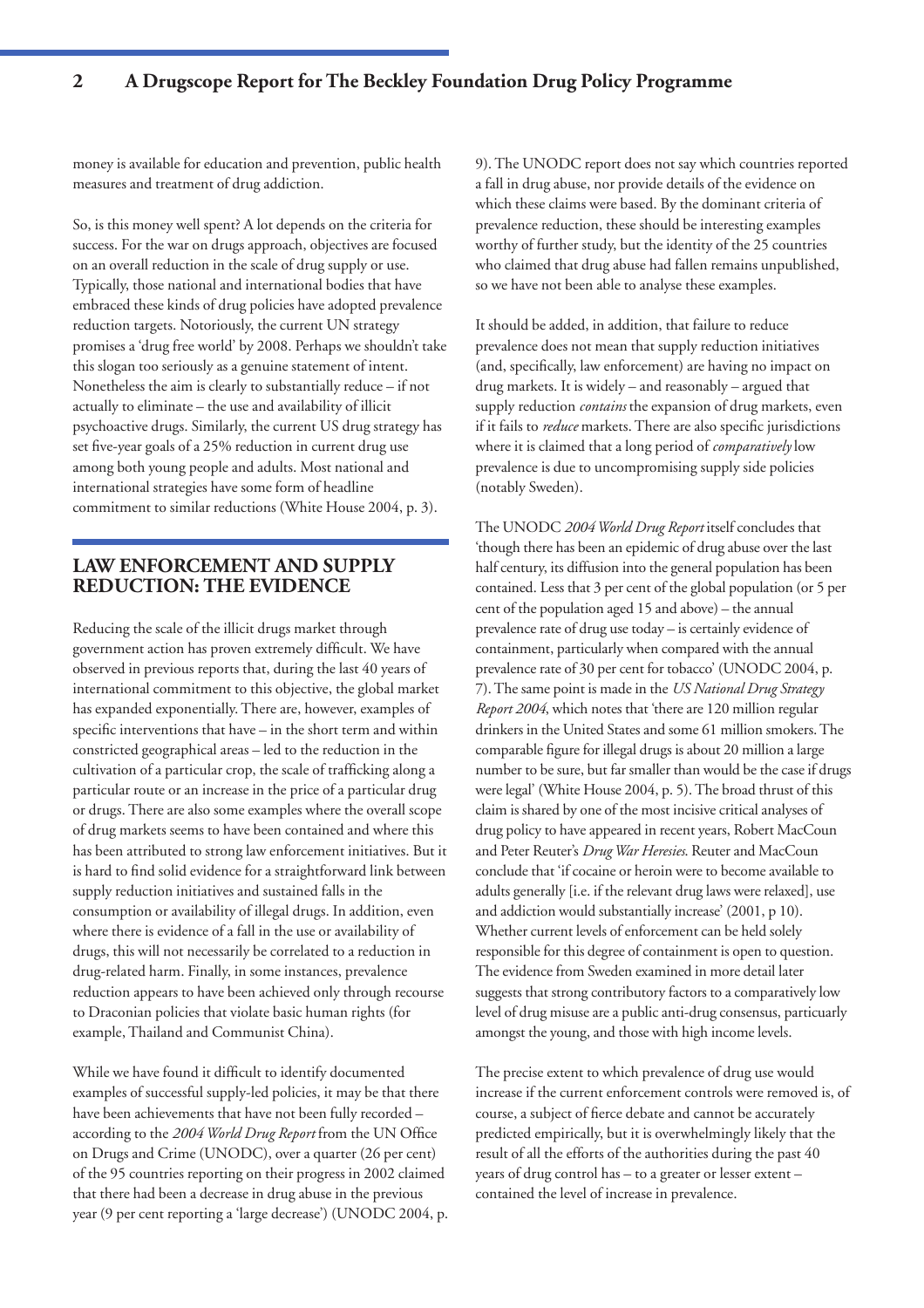Wherever there is a fall in the cultivation, trafficking, availability or use of drugs, politicians are quick to claim that this is due to the success of their own policies and proof that the huge sum of money invested in supply reduction is well spent. This is good politics, but poor analysis: invariably the real picture is more complicated. Below, we attempt to analyse the case for supply and enforcement led approaches at 3 levels – production, interdiction and domestic controls – and draw out some policy relevant conclusions.

# **1. PRODUCTION**

Put simply, the argument for a focus on production is that, if the production can be halted, the market is not supplied, so consumers cannot purchase and use the substance. Control of production of cannabis has never been a realistic possibility, as it is grown in many diverse parts of the world and, particularly over the last 10 years, a high proportion of consumer markets are supplied from small-scale producers operating near to the consumer markets. In contrast, the cultivation of both heroin and cocaine has become more concentrated into small geographical areas – in the case of cocaine, the Andean countries of South America, and of heroin in Afghanistan and the 'golden triangle' of Myanmar, Laos and Cambodia. Massive political, diplomatic, financial – and, at times, military and scientific – resources have been expended on the task of reducing the production of heroin and cocaine in these areas.

In the case of Andean cocaine production, the respective importance of Bolivia, Peru and Colombia has fluctuated over the years – as production is reduced in one country, then it increases in another. Over the last 5 years, successful reductions of cultivation in Bolivia and Peru have led to an increase in Colombia, resulting in the focusing of eradication efforts in that country through the US-led 'Plan Colombia'. Despite billions of dollars of investment in recent years, the fact remains that Colombian coca production remains of a sufficient scale to supply the markets on both sides of the Atlantic. Patterns of cultivation have changed in response to enforcement efforts, but consumer demand has consistently been met, and there has been little overall impact on price, purity and availability.

A similar story can be told about the world's largest producer of opium. The UNODC *2004 World Drug Report* states that Afghanistan has produced three quarters of the world's illicit opium in recent years (UNODC 2004, p. 43). But in 2001 the Taliban promulgated a decree, which effectively ended opium cultivation in the area of Afghanistan under their control (about 80 per cent of the country). Following the invasion of Afghanistan and the removal of the Taliban, Afghan farmers are now producing bumper opium crops again. An abrupt reduction in the production of drugs may be achievable, then,

where armed soldiers ruthlessly enforce decrees that drive farmers into poverty. Normal service may be resumed after a Draconian regime is removed. Once again, throughout this period, while there were significant upheavals in the pattern and scale of production, and spectacular fluctuations in price and availability of raw opium within Afghanistan, the impact on consumer markets was barely noticeable (International Crisis Group 2001; Burke J 2001; Markus U 2001; Costa A 2002; UNODC 2004; www.fco.gov.uk; Burke J, 2004).

The socio-economic costs of reductions in traditional patterns of cultivation also need to be considered. For example, both Myanmar and Laos have experienced large reductions in opium production as a result of successful elimination programmes. (It has been estimated that there has been a cumulative reduction of 60 per cent in the area under cultivation in these two countries since 1996.)

But this process has not been cost free.

The *2004 World Drug Report* comments that 'the rapid pace of elimination is … putting tremendous economic pressure on farmers, often from ethnic minorities, who have relied for so long on opium production as a means of survival. There is evidence in the eastern Shan states of Myanmar, that some of those populations are now facing a serious humanitarian crisis'. It continues: 'Myanmar and Laos ranked 131st and 135th, respectively, out of 175 countries, on the 2003 Human Development Index; and the ethnic minorities who live in the remote opium producing areas have a standard of living that is even below that of the general population' (UNODC 2004, p. 43).

Broader social and humanitarian issues need to be considered in formulating and implementing supply-reduction initiatives. A reduction in opium production can result in unanticipated harms in producer countries unless it is accompanied by robust programmes of economic assistance and crop substitution. Western governments are now starting to make significant investments in alternative development programmes in Afghanistan, with the UK Government recently stating that £70 million has been made available over three years for initiatives linked to the Afghan drug control strategy (Home Office 2004, p. 8). This is good for producer countries, but it also makes good sense for donors if it contributes to the development of economic activity that is not reliant on the drug trade.

# **2. INTERDICTION**

The battle to stifle the distribution of controlled drugs on their journey from source country to consumer countries is known as interdiction. As most heroin and cocaine is produced outside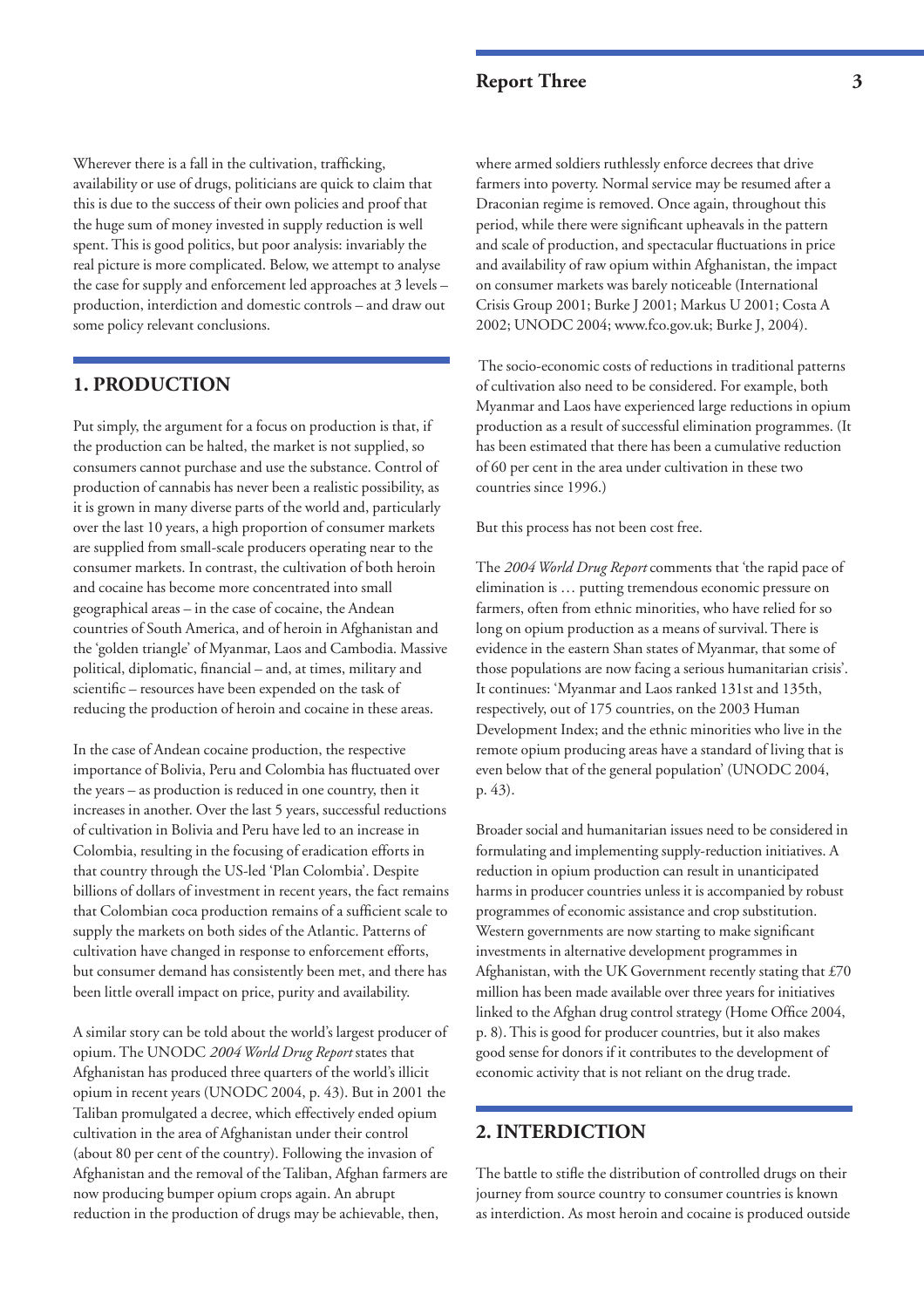of the countries where it is consumed, the next logical question for the supply reductionist is: can we stop these substances from being imported into our country? We have searched for examples in recent history where the authorities have been able to limit the import of heroin or cocaine into a particular country, to the extent that the availability and use of the substance in that country has been significantly affected, and could only find one. There was a documented and significant shortage of heroin in parts of Australia between late 2000 and early 2002.

This so-called 'heroin drought' has been the subject of heated debate as to its causes and impacts (see Bush W, Roberts M and Trace M 2004 & National Drug Law Enforcement Research Fund 2004). In the summer of 2000, the Australian law enforcement authorities seized 606kg of heroin and dismantled a major drug trafficking syndicate. By the end of 2000, heroinrelated deaths had plummetted, the numbers of people arrested for heroin offences was in decline, and heroin was more expensive, harder to obtain and of poorer quality. In 1999 there had been 1,116 deaths attributed to opioid overdoses in Australia - by 2001 this had fallen to 386 (Bush W, Roberts M and Trace M, p. 4). Predictably, the Liberal-National Party Government claimed that the heroin drought showed the success of its 'tough on drugs' strategy. A trend of steadily rising heroin use, which had been evident in Australia for years, appeared to have been reversed by one successful policing operation.

However, a seizure of 440kg of heroin only two years earlier in 1998 'hadn't made much of a dent on the market', according to the Commissioner of the Australian Federal Police (*ibid*, p. 2). Why had there been a heroin drought following a big seizure in 2000, but no drought following a similar seizure in 1998?

There are a number of possible explanations. The sudden availability of methamphetamine was of particular significance, as this drug originated from the same source as the Australian opium supply – crime syndicates based in the so-called 'golden triangle', particularly Myanmar. Reports of the dramatic increase in amphetamine production coincided with dramatic changes in the heroin trade. As early as 1996, the Australian Office of Strategic Crime Assessments (AOSCA) had forecast a fall in heroin imports, with the growing demand in the Chinese market attracting shipments previously destined for Australia. This long-standing trend was exacerbated by sharp falls in the poppy harvest in Myanmar. Faced by a sharp fall in production of heroin, the trafficking organisations directed their reduced heroin stocks to China. According to the Australian Institute of Criminology: 'those individuals will be more concerned with immediate needs to reduce the risks of trafficking and receive optimal returns on their investment. In "lean" years, other markets closer to source, and with lower trafficking costs (for example, the Asian markets) may simply offer a better

proposition' (Morrison S 2003, p. 6).

This does not mean that the seizure of 606kg had no impact. But it does mean that the Australian drought was not so much an unambiguous triumph of supply side control, as the effect of a combination of factors that will influence the marketing decisions of traffickers, including weather conditions and falling harvest yields. The efficiency of Australian law enforcement, as demonstrated by this particular seizure, did play a role in influencing the behaviour of the drug traffickers. It also prevented a sizeable shipment of a harmful drug reaching the Australian market. But the evidence suggests it was an important secondary factor, not the determining factor.

#### **SUSTAINABILITY**

A common theme emerges here: even on the rare occasions where enforcement efforts at the production or interdiction level are successful, the consequent impacts on availability and prevalence are difficult to sustain. An authorative report on the heroin drought by the Australian National Drug Law Enforcement Research Fund, concludes that the heroin market has stabilised since the end of the drought, although it has not yet returned to pre-2001 levels (NDLERF 2004).

There is a simple economic reason why a reduction in the supply of a particular drug is likely to be comparatively shortlived if there is no effective action to tackle the demand side of the market. In an article on Thailand (see below), Pasuk Phongpaichit of Bangkok University sets out a sound general principle: 'it seems to me as an economist that, if you attack the supply but do little about demand, then the result is rising prices, rising profitability, and hence increased entreprenuership. I suspect that is why such suppressionoriented approaches have persistently failed in other countries' (Phongpaichit P 2003).

For example, in Australia in 2001 the price of a gram of street heroin rose from AU\$220 to \$320 in New South Wales, from AU\$330 to \$450 in Victoria and from AU\$310 to \$350 in South Australia, before falling again as supplies began to increase (NDLERF, p. 43). By 2003, heroin prices across Australia had stabilised, and intravenous drug users were reporting that heroin was "easy" or "very easy" to obtain. The Australian heroin 'drought' had lasted less than two years. This underlines the importance of balancing supply reduction with initiatives to tackle demand. A sudden drop in supply drives up prices and this attracts new entrants to drug markets.

Demand for the most problematic drugs will tend to be least responsive to price changes. The heroin market is largely sustained by a cohort of regular, problem users. It is therefore fairly inelastic. The evidence suggests that, unless heroin addicts are successfully treated, they will either find new ways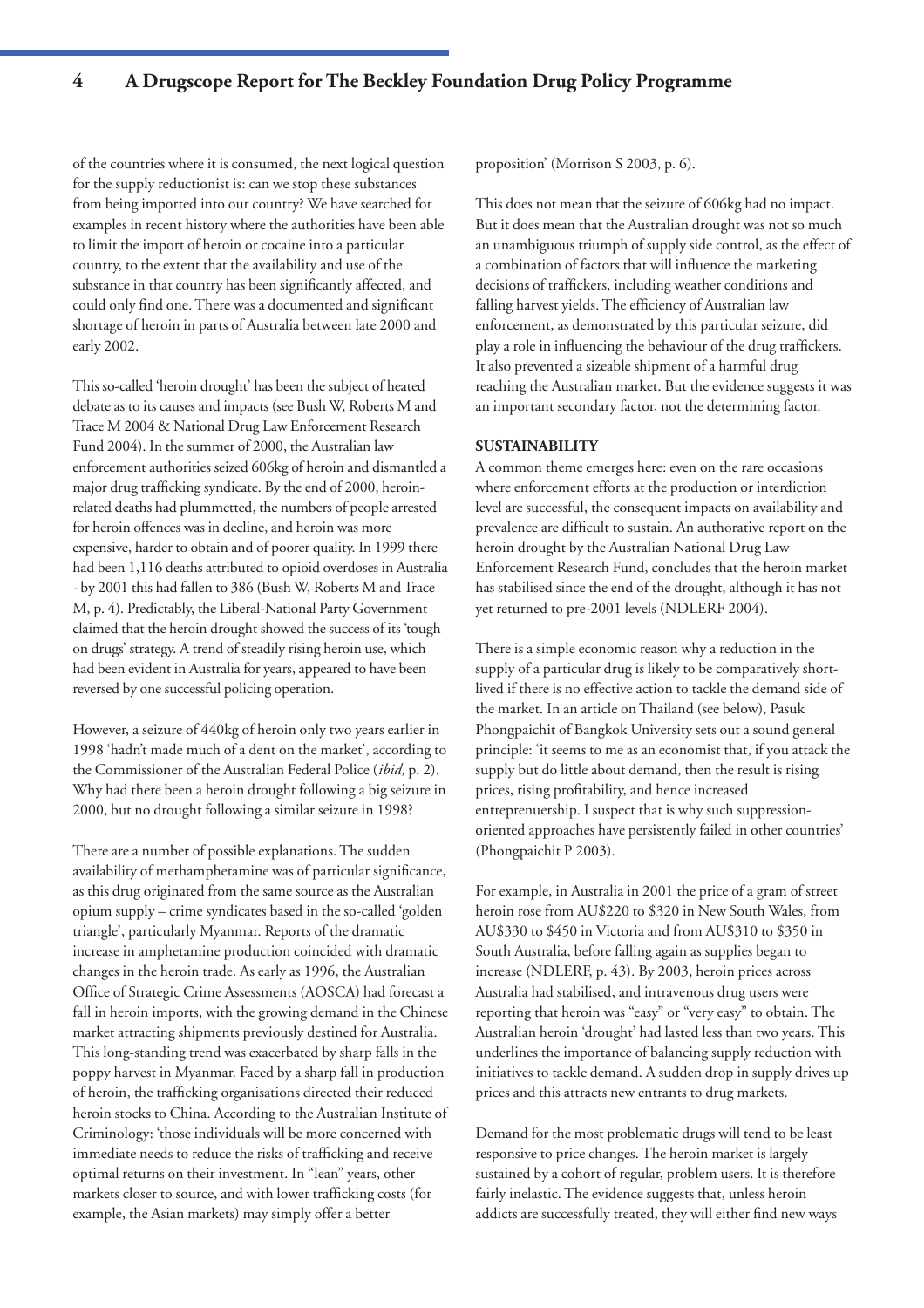(or intensify old ways) of raising the money to buy heroin at higher prices (including crime) or switch to other substances and modes of administration.

In these examples of successful control of production or interdiction, the results in terms of consumption have been short-lived, as new sources and chains of supply are established to take advantage of the increased profits to be made.

# **3. DOMESTIC CAMPAIGNS**

If the authorities cannot sustain a reduction in overall production of heroin or cocaine, and they cannot stop these substances being distributed around the world, then what can be done domestically to reduce availability and prevalence? As we have observed before, governments around the world have approached domestic drug control with widely varying levels of enthusiasm. In recent history, the most concentrated efforts at domestic drug control have been based on a mixture of social disapproval, and deterrence backed up by strong punishments. We have looked for examples where there is evidence that prevalence has been reduced in a particular country, and tried to ascertain if these reductions are linked to government actions, or are due to changes in fashion or other socioeconomic factors. Once again, examples of significant and recorded falls in prevalence are rare – most countries have experienced a continual rise in the overall use of controlled drugs over the last 40 years, punctuated by occasional sharp increases or declines for particular drugs or patterns of use. These general trends seem to apply equally in countries that have pursued tolerant or intolerant policies during this period.

In 'western' democratic societies, there is an almost total absence of examples in recent history of an overall significant and documented reduction in the prevalence of the use of controlled drugs. There have been several reductions in the level of use of a particular drug (for example, cocaine in the USA in the 1990s and recent falls in ecstasy use in the UK), but the only overall reduction we could identify was in the USA during the 1980s.

Two notes of caution are necessary on using this example. First, even after the reductions in prevalence in this period, the USA still had prevalence rates for youth drug use that were higher than almost all other countries. Second, the decreases were measured using general population surveys, which do not pick up trends in the use of heroin and cocaine by marginalized groups (the source of most drug related harm) – rates of use by these groups seem to have remained stable during this period.

However, the experience of the USA in the 1980s was real, and did coincide with a period of strong anti-drug political activity

and rhetoric. It is puzzling, however, that these strong social messages continued throughout the 1990s, when prevalence rose again in the USA. Furthermore, the 'deterence' elements of the US Government strategy – large scale arrests, widespread drug testing, and harsh sanctions for users – were implemented to a much greater degree in the 1990s, so no clear correlation can be drawn between these government actions and the reductions in prevalence.

Researchers seem to agree, however, on one predictive factor for reductions in prevalence – attitudes of young people. During periods where surveys show that the proportion of young people who see drugs as wrong or dangerous is rising, there tends to be a fall in prevalence. This was true for overall use in the USA in the 1980s, and for cocaine use in the 1990s, which came down as overall use was rising. It seems logical that prevention campaigns and political messages that emphasise the badness and dangerousness of drugs will produce more widespread anti-drug attitudes amongst young people, but successive research studies have only found, at best, a marginal impact.

A stronger factor seems to be the cyclical nature of drug trends – in the USA in the 1980s, the fashions and cultures associated with cannabis use (which, as by far the most widely used illegal drug, drives the overall prevalence figures) were in decline, while the 1990s generation of young people had grown up with ample evidence of the destructive impact of crack cocaine on individuals and communities (for further discussion of these and cognate issues, see MacCoun R and Reuter P 2001).

#### **RECENT TRENDS IN THE UNITED STATES**

The latest *Monitoring the Future* survey of high school students in the United States shows what may be the early signs of another period of falls in prevalence: an 11 per cent drop in past-month use of illicit drugs between 2001 and 2003. This survey shows a reduction in all of the most commonly used substances, particularly marijuana and hallucinogens. Use of ecstasy has been halved, and use of LSD has dropped by nearly two-thirds (*Monitoring the Future* 2003).

At the same time, the *US National Drug Control Strategy 2004* expresses concern about a rise in the misuse of prescription drugs. Over six million Americans told the *National Survey on Drug Use and Health 2002* that they had used prescription drugs for non-medical purposes, and nearly 14 per cent of young people said they had done so at some time in their lives. Abuse of the prescription narcotic Vicodin among high school seniors in the United States is now double the use of methampetamine, cocaine or ecstasy. The *National Drug Control Strategy 2004* concludes that the use of this drug 'has become a deadly youth fad, with one out of every ten highschool seniors reporting nonmedical use' (White House 2004,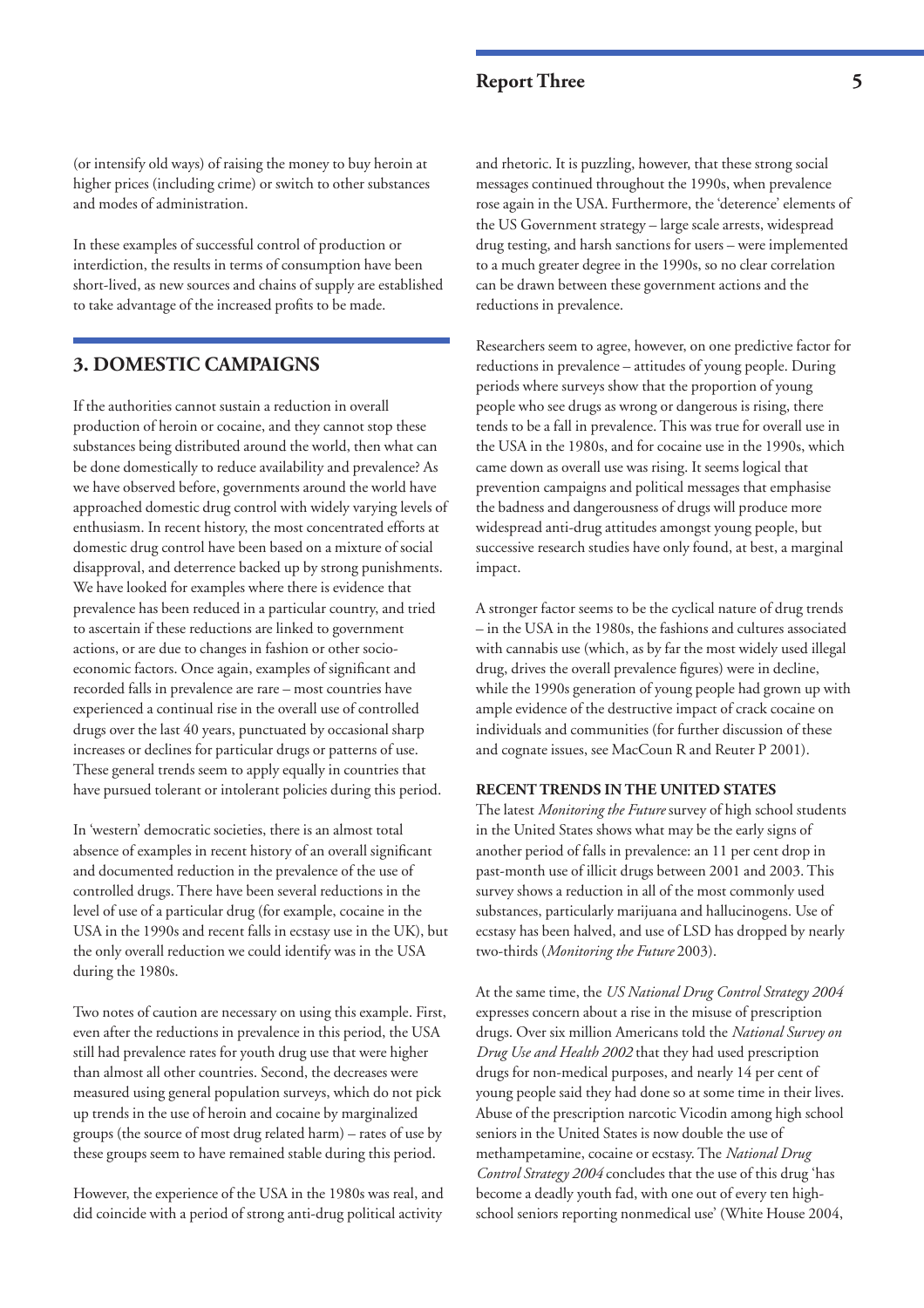p. 24). Some 5 per cent of high school seniors also reported nonmedical use of OxyContin - a powerful painkiller with 'an addiction potential similar to morphine' (*ibid*).

It is surprising that the US *National Drug Control Strategy* does not *bring together* the evidence for a steep rise in abuse of prescription drugs and a fall in use of illicit drugs, and consider whether these two phenomena are related in any way - the rise in prescription drug abuse in the United States illustrates the point that the overall impact of a fall in the use of a *particular* drug or drugs will depend on trends in the use of other substances – whether as direct substitutes or not.

#### **SUBSTITUTION**

The evidence suggests that if there is a shortage of one drug, consumers may switch to other drugs. In Australia, for example, the heroin drought led to a sharp rise in stimulant use. Self-reported use of methamphetamine-type substances by injecting drug users increased from 64 per cent to 76 per cent between 2000 and 2001, and frequency of use from an average of 15 to 30 days in the preceding six months (Bush W, Roberts M and Trace M 2004, p. 2). Evidence from other domestic campaigns shows a similar impact – drug users do not become abstinent, but generally switch to another substance.

#### **The Thai 'war on drugs'**

This 'substitution effect' appears to hold elsewhere. In February 2003, the Thai Government led by Prime Minister Thaksin Shinawatra, launched a 'war on drugs' (for further discussion, see Human Rights Watch 2004 & Roberts M, Trace M and Klein A 2004). This was a response to an explosion of methamphetamine use in Thailand. By the end of 2003 - with over 2,000 alleged drug dealers killed in the course of the Thai campaign - Prime Minister Thaksin declared that Thailand was 'in a position to declare that drugs, which formerly had been a big danger to our nation, can no longer hurt us'. This was a gross exaggeration. But there is evidence for a fall in the availability of methamphetamines, with the price of a single pill reportedly rising from between \$1.5 and \$2.5 to between \$6 and \$8 (figures provided by Phongpaichit P 2003).

However, the response of many drug users appears to have been *substitution*, not abstinence. A first hand investigation on behalf of the BFDPP reports that 'the drug users who have low income change to volatile substances (for example, lacquer and thinner), as they are legal, cheap and convenient to buy from the shop. For the drug users who have high income, they still use the same kind of drug. Cocaine is new for Thai drug users. Thais have started using cocaine widely in the last year' (Roberts M, Trace M and Klein A 2004, p. 5). The Human Rights Watch report quotes Mr Anurak Boontapruk, coordinator of a drop in centre for drug users in Chiang Mai, who comments on another substitution effect, amongst heroin users driven into hiding: 'some drug users have told us that when

they are in hiding, many risky behaviours happen … I think they're at greater risk of HIV, because it's hard for individuals or organisations to work with this group now, including for research, education or access to health services … Some heroin users switched drugs but continued to inject. Some started using ya ba [methamphetamine] or other pills. Some just turned to strong alcohol like Whiskey, which can cause accidents. When you're hiding from the police, it's very difficult to have drugs on you, so you need to use them in a hurry. This can cause overdose' (Human Rights Watch 2004, p. 37).

The pursuit of a crackdown on the distribution and use of one substance, with significant impacts on price and availability, seems to have led to users moving to new substances and drugtaking practices, some of which are more harmful than those originally targetted.

#### **The Iranian revolution**

The story of Iran's Islamic revolution of 1979 provides an interesting example of what appears to be a similar kind of 'substitution effect'. An article on the impact of the Islamic revolution on drug markets explains that, 'control over the growing of the opium poppy became ineffective at the time of the revolution ... The initial increased availability of the drug, combined with a dramatic curtailment of supplies of alcohol, led to an escalation of drug abuse. The new regime made alcohol a prime target. Newspapers of the time frequently reported the seizure by police and revolutionary guards of home distilleries and of large-scale equipment. As a consequence, alcohol street prices increased to ten times the pre-revolutionary level' (Spencer C and Agahi C 1990-1991, p. 174). After successful law enforcement activity targeted at alcohol production, prices rose and there was substitution of opium for alcohol.1

#### **PREVALENCE AND HARM**

As these substitution effects show, the relationship between prevalence reduction and harm reduction is not straightforward.

#### **The social costs of tough law enforcement**

This point is well illustrated by developments in the United States. There has been a significant fall in the use of drugs among high school students, but levels of some forms of drug related harm – particularly those relating to public health and

<sup>1</sup> From a Western perspective the substitution of opiates for alcohol may appear extreme, but this reflects different cultural norms. For example, Spencer and Agahi explain that in Iran 'among drug experimenting adolescents, drug use did not seem to be associated with social deprivation as drug users were not overrepresented among those from the most deprived social background. Nor was it an expression of an adolescent counter-culture as most young drug users had been introduced to the drug within family settings, rather than as a result of encouragement from peers. Cigarette use, in contrast, was predicted more by peer than family smoking patterns' (Spencer C and Agahi C 1990-1991, p. 174).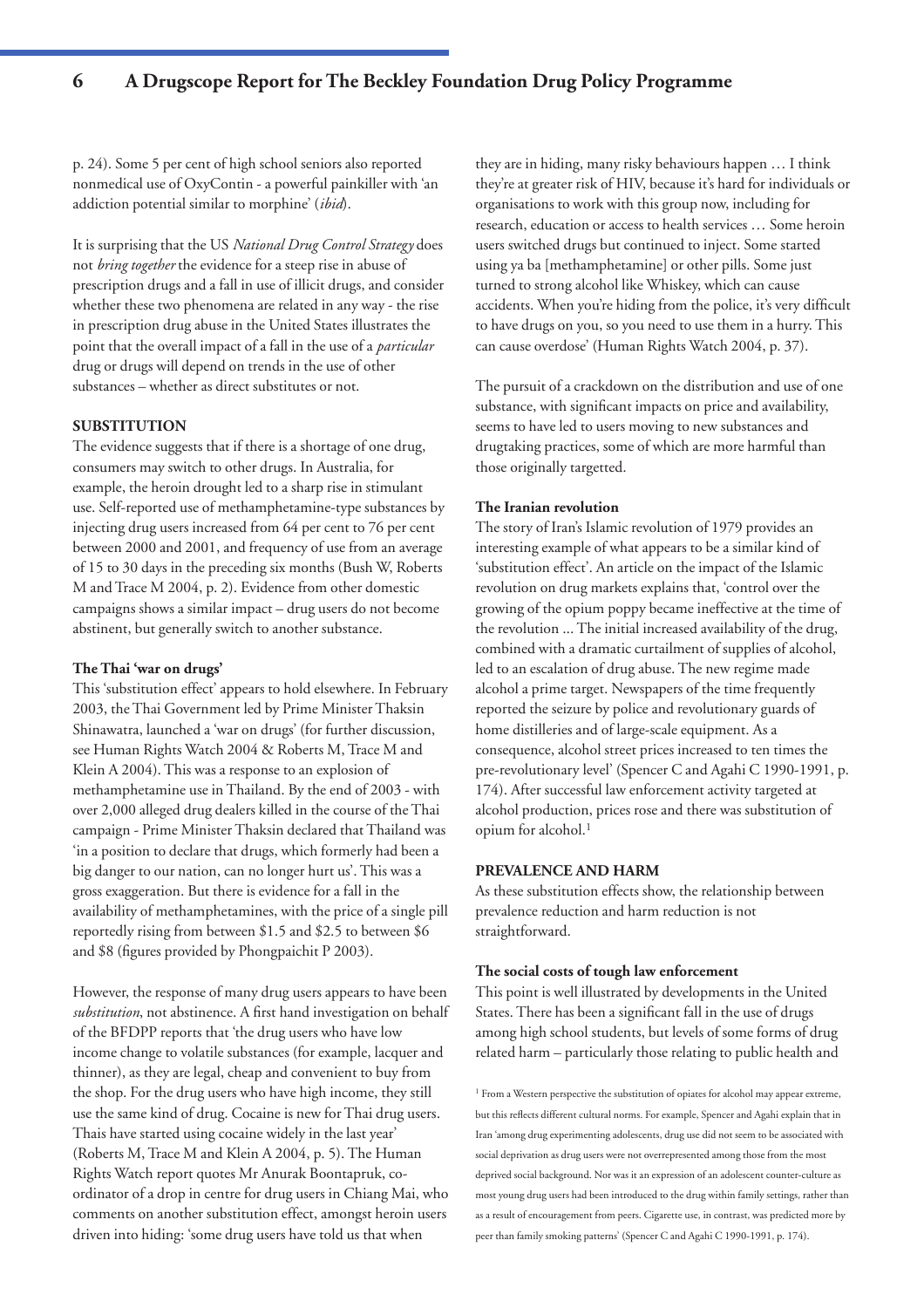social exclusion – are increasing. So what has been the overall impact of US drug policy on drug-related harm? All else being equal, less people using drugs will mean less drug related harm. But other factors also need to be taken into account. The issue of substitution has been discussed. Two further points should be noted.

*First*, the impact of a reduction in the use and availability of drugs on drug-related harms will depend on *which* drugs and *which* patterns of use are targeted. A reduction in the number of heroin addicts is likely to have a greater impact on drugrelated harms than an equivalent reduction in the numbers of people experimenting with marijuana. Furthermore, while experimentation with drugs is common among young people from right across the social spectrum, the abuse of hard drugs like crack cocaine and heroin is disproportionately a problem for disadvantaged and marginalised communities.<sup>2</sup> While occasional and experimental drug use among the better off appears to be falling in the US, many people from marginalised and disadvantaged communities remain locked in a cycle of drug addiction, offending, incarceration and re-offending.

*Second*, there are negative externalities to a policy emphasis on law enforcement. One of the most worrying phenomena has been the impact of drug policy on the prison population in the USA. In 1970, drug offenders constituted 16.3 per cent of the federal prison population; by 2002 this had increased to 54.7 per cent. With an influx of drug offenders driving up the prison population, the 'correctional population' – including every person in jail on probation or on parole – reached 6,732,400 in 2002 (Bureau of Justice Statistics at www.ojp.usdoj.gov/bjs/). The US imprisonment rate for drug offences is now higher than that of most Western European nations for all crimes (Macoun R and Reuter P 2001, p. 24).<sup>3</sup> The rise of mass incarceration has had a differential impact on different racial and ethnic communities. In 1992, African-Americans accounted for two thirds of people admitted to state prison for drug offences. The lifetime chance of receiving a prison sentence is 5.9 per cent for white males compared to 32 per cent for black males (for further discussion see Curtis R and Wendel T 2000 & MacCoun R and Reuter P 2001).

### **More on costs**

The histories of both the Australian heroin drought and the Thai 'war on drugs' show that there can be a direct relationship between a fall in the availability of a particular drug and other harms – unless measures are in place to deal with the consequences of a sudden fall in availability.

For example, while indicators of health harms fell, there was a sharp increase in robbery and 'other thefts' across Australia in 2001. The BFDPP Briefing Paper notes that the price of a gram of heroin rose from around \$40 to \$300 in Australia between 1999 and 2001, and concludes that 'a reasonable explanation

for some of the rise in property crime during this period is that problem heroin users were adjusting their behaviour in response to massive rises in street prices of heroin' (Bush W, Roberts M and Trace M 2004, p. 6). The Thai war on drugs was also accompanied by a rise in low-level property crime. As in the Australian case, this appears to be partly a result of smalltime drug dealers switching to other sources of illegal income and/or drug users raising money to purchase methamphetamines at increased prices. The Thai 'war on drugs' had significant health costs as well. In particular, it drove many injecting drug users into hiding and away from services that could help to protect them from HIV/AIDs and other drug related harms (Roberts M, Trace M and Klein A 2004).

### **4. LIMITS ON DRUG POLICY**

The most significant and sustained control of domestic drug markets have been achieved in closed, authoritarian societies. While these achievements will have kept drug related harm to a minimum, the methods used would not be replicable or acceptable in democratic societies.

#### **THE COMMUNIST BLOC**

'Different from almost every single country in the world, People's Republic of China had experienced a thirty year period (1949 to 1979) of no illegal drug using and dealing, thanks to its effective and strict governmental control programme under the socialist regime'. So begins an article on Chinese drug policy by Wen Wang of California State University, published in 1999 (Wen Wang 1999, p. 97).

It is impossible to verify his claim that drug markets were virtually non-existent in China for three decades. This seems highly unlikely – if it is true, it is all the more remarkable given estimates that at the end of the 19th century China had around 15 million opium addicts

(www.dpf.org/global/drugpolicy/asia/china). But there certainly is evidence for a marked increase in drug use after the 1978 Chinese Economic Reform, and the liberalisation of Chinese society. Wen Wang continues: 'Since the 1978 Economic Reform, China has re-opened its door to the outside world and the country's economy has been affected not only by foreign technology, but also by the international illegal drug market … according to the Chinese Security Bureau, in 1990, there were about 70,000 reported drug dealers in the

<sup>2</sup> MacCoun and Reuter observe that 'cocaine dependence is heavily concentrated in innercity minority communities', adding that 'a variety of imperfect data sources point to a dramatic concentration of frequent cocaine use among African-Americans and Hispanics' (MacCoun R and Reuter P 2001).

<sup>&</sup>lt;sup>3</sup> Nor is there evidence that mass incarceration is an effective policy for reducing drug and drug-related crime. One study reports that of a total of 27,111 persons released from prison in 15 states in 1994, 67.5 per cent had been re-arrested within three years.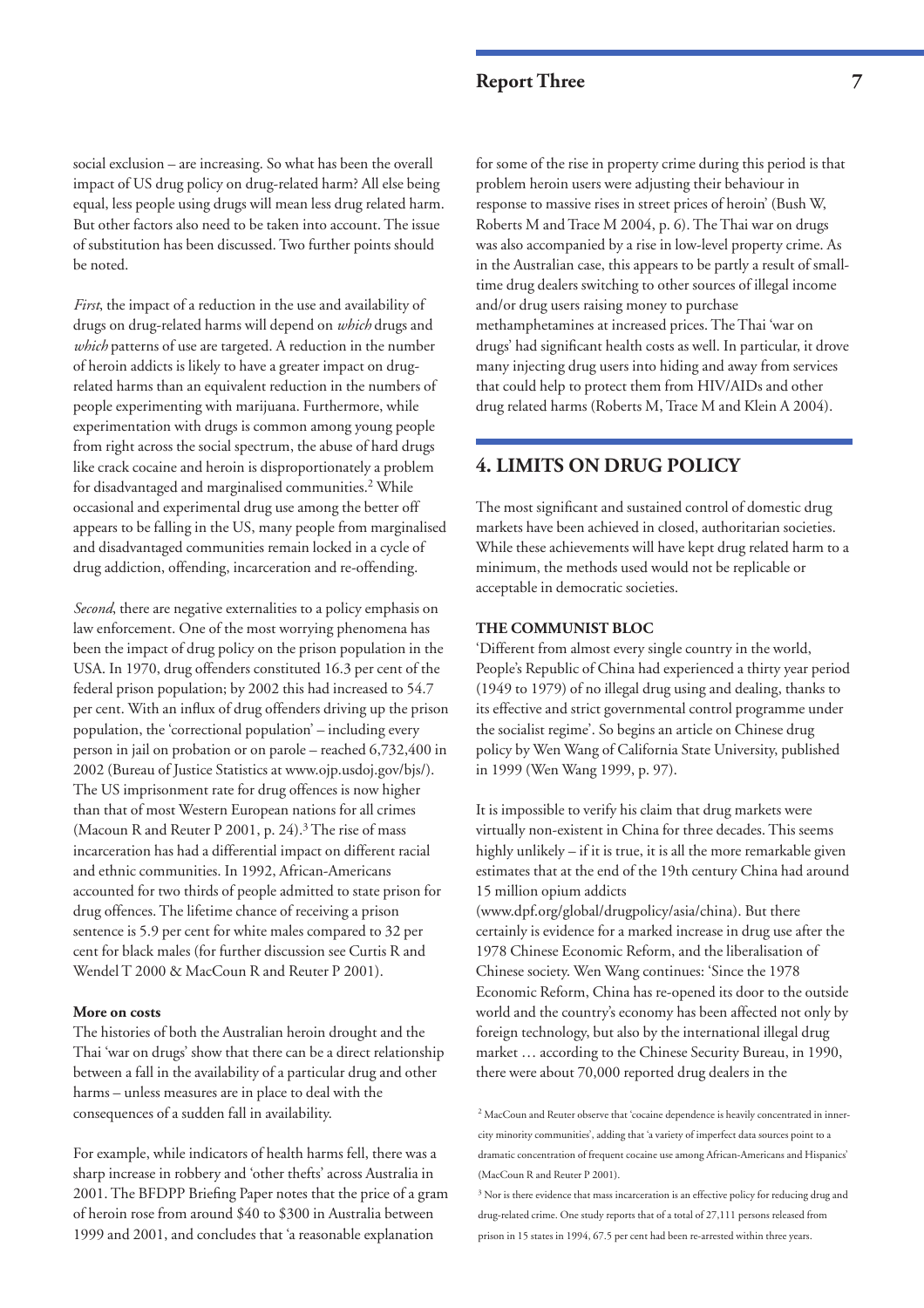countryside and in cities. This number doubled in 1991, tripled in 1992, and reached 520,000 in 1995. The rate of increase was about 200 per cent' (*op cit*, p. 98).

An explosion in drug availability and use following a transition from communism to market liberalism is not unique to China. The spread of drug abuse in the former Soviet Union was already underway before *glasnost*, but was rapidly accelerated by the structural changes following the demise of communism (see Klein A, Roberts M and Trace M 2004).

Another example is provided in an article by Gustav Kosztolanyi on developments in post-Communist Hungary. Kosztolanyi explains: 'as the grip of Communism progressively relaxed, a new menace was added to our traditional Hungarian vice of partiality to the demon drink with the increasing availability of hard and soft drugs' (Kosztolanyi G 2001). He quotes Dr Andrea Pelle of the Executive Committee of the Hungarian Civil Liberties Union: 'Prior to the 1990s, drug consumption was a sporadic phenomenon, more the characteristic feature of belonging to a particular sub-culture than anything else … From the beginning of the 1990s, however, the situation began to change. The classical drugs began to be available on the drugs market, and from the mid-1990s onwards the number of people experimenting with drugs, regular users, addicts and victims of drug abuse related illnesses skyrocketed' (*ibid*).

Some of the former communist regimes appear to have succeeded in containing drug use and availability over extended periods of time. This means that some of the best examples of successful prevalence reduction may come from closed societies in which drug offences have been punished in an excessively harsh way, individual liberties curtailed, borders closed, communications controlled by the state and human rights violated.4 One of the dilemmas facing democratic societies with market economies is the cost of drug enforcement policy in terms of intervening in the market place and curtailing civil liberties. These problems are less acute for authoritarian regimes. The BFDPP has argued that drug policies should be constrained by respect for human rights and judicial norms.

#### **THE LIMITS OF ZERO TOLERANCE**

Drug policies that violate basic human rights can impact on supply, but at an unacceptable cost. This certainly does not mean that harsh policies are *generally* (let alone invariably) effective, even if judged simply as a means of containing – or reducing the scope of – drug production and drug markets. On the contrary, a number of jurisdictions that have relied on harsh punishment for drug offenders in the past are beginning to recognise their limitations.

Iran provides a good example. The Ayatollah Khomeini

government responded to the increase in opium use in postrevolutionary Iran with a national campaign against drug abuse launched in 1979. The early months of 1980 witnessed the extensive use of the death penalty for drug traffickers. Punishments for drug offences have remained harsh in Iran, including lashings and death penalty sentences (although the latter is now reserved for the most serious drug offences). Yet, according to the UNODC, 90 per cent of all morphine and opium seizures occur in Iran and the past 10 years have seen a year-on-year increase in the number of drug seizures. Iran has responded – against the background of an HIV/AIDS and Hepitis epidemic – with a more progressive approach with a greater focus on public health (see //cira.med.yale.edu/research/irandrug.html).5

It is a similar story in former communist countries. In China, the Government responded to the explosion in drug use after economic liberalisation with a zero tolerance approach. In 2002, more than 60 people were executed for drug offences, and possession cases receive 'no less than 7 years imprisonment'. But China's drug problems have continued to increase, and it is now starting to recognise the need for harm reduction initiatives. The Drug Policy Alliance reports that 'illicit drug users are now referred to as "illegal patients" rather than "illegal persons" and according to Chinese law drug users must be rehabilitated. Most recently, China has established a methadone programme for heroin users in an attempt to reduce the spread of HIV/AIDS and hepatitis through injecting drug use'

(www.dpf.org/global/drugpolicyby/asia/china).

The law was also tightened in post-communist Hungary in 1999. Illegal drug consumption is now punished by up to two years imprisonment, regardless of the type of drug. Dr Andrea Pelle of the Executive Committee of the Hungarian Civil

 $^4$  An article by Y L Yao of the Chinese Ministry of the Interior, published in the 1950s, explains that 'recidivist' narcotic addicts 'are liable to imprisonment for from three to seven years for first offence; to imprisonment for a term equivalent to one and two-thirds of the original sentence for the second offence, and to the death penalty for the third offence' (Yao Y L, p. 6). These were the penalties for drug *use*.

 $^{\rm 5}$  In the mid-1990s, the Iranian Government introduced a law that exempted drug users who sought treatment from punishment. There have been similar developments in other Islamic states. Saudi Arabia implements strict Islamic sharia law. It has been reported that 35 convicted drug traffickers were publicly beheaded in 2000. However, things may be changing. An article published in the New York Times in 2002, comments that 'the government says the harsh punishment and the kingdom's relative isolation from drug sources make drug addiction less severe than in countries like Iran and Pakistan'. But it continues: 'it is a serious enough problem that the rulers have begun … to deal with it … openly. And while the Government treats drug trafficking as a criminal activity it has begun to regard drug, alcohol and nicotine dependency as treatable illnesses' ('In Saudi Arabia, addicts are treated but dealers are executed', San Jose Mercury News, 11 February 2002).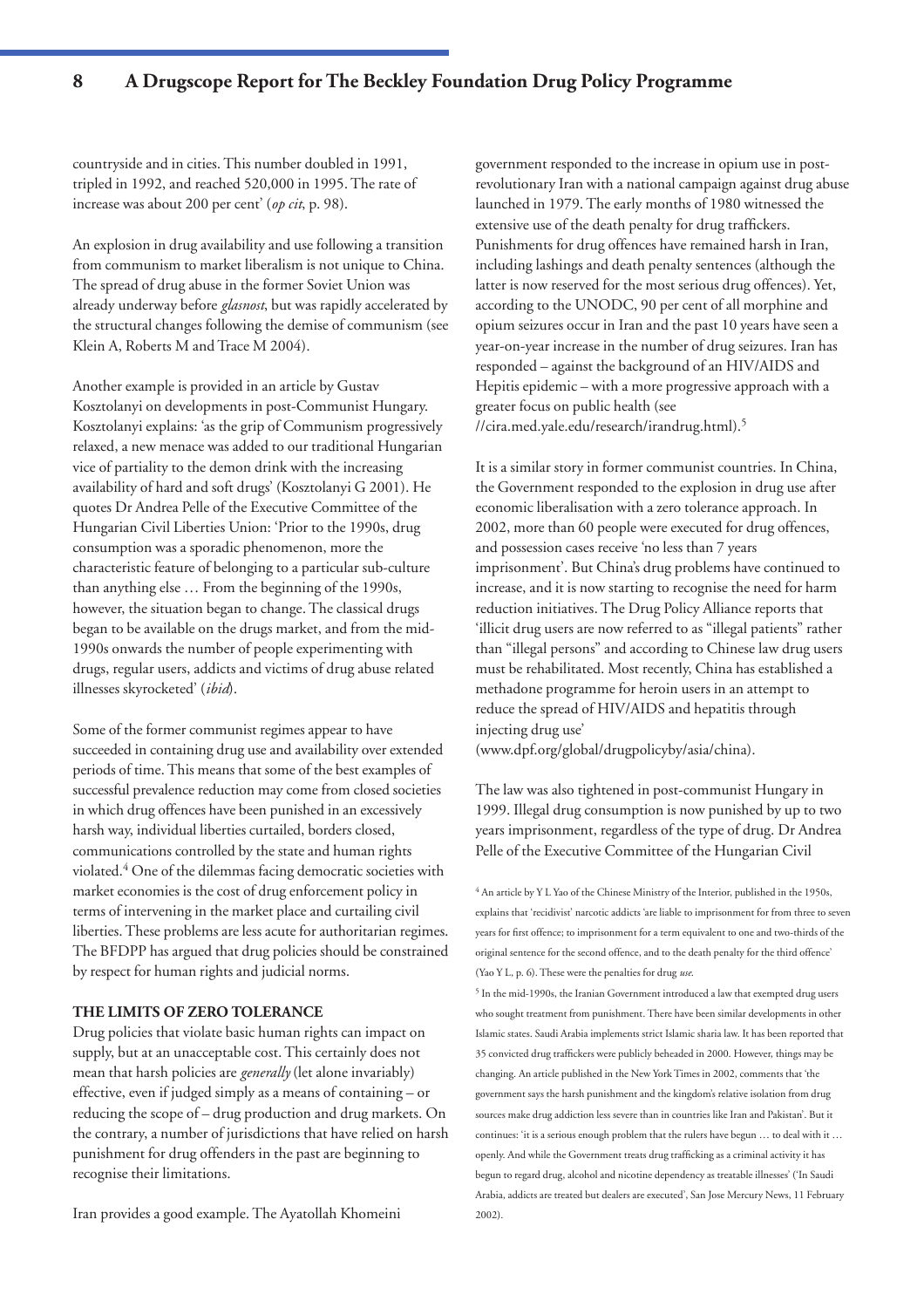Liberties Union comments: 'In my opinion, the tightening up of the law from March 1999 onwards is no good to anyone: it has not led to a drop in the number of people taking drugs and the threat of prison does nothing to dissuade youngsters from trying out drugs'(Kosztolanyi G 2001). Another former communist country, Russia, has recently moved in the opposite direction to China and Hungary. In 2004, after a short-lived attempt to control the explosion of drug use through harsh penalties, it effectively decriminalised the offence of possession of drugs for personal use – defined as no more that 10 times the amount of a "single dose" – which is now dealt with by administrative fines or community service (www.dpf.org/global/drugpolicyby/asia/russia).

#### **THE BIGGER PICTURE**

The re-introduction of tough laws in Hungary, Russia and China did not result in a corresponding fall in drug use, and put severe pressure on each country's criminal justice system. Trends in drug use and the behaviour of drug markets depend on a whole range of economic, social and cultural factors. The rapid increase in illicit drug use in former communist countries following market liberalisation was not simply the result of the removal of oppressive enforcement mechanisms. Borders became more porous, young people tended to adopt fashions drawn from liberal market societies, and the transition to a market economy was accompanied by economic and social problems that have been linked to drug abuse. Drug prevalence within a particular society at a particular time is not simply, or necessarily at all, a product of its drug policies.

An exception may be evident in the analysis of the Swedish experience. Sweden is explicitly committed to the creation of a drug free society, and to the belief that substantial falls in the use and availability of drugs can be socially engineered. It has been vocal in its opposition to 'harm reduction', and it claims that the comparatively low levels of drug use in Sweden are the result of 'tough' drug laws.

Since the late 1960s, penalties for drug offences have increased and drug use has been penalised (with urine and blood tests for people suspected of using drugs). An EMCDDA publication from June 2002 comments that 'all forms of illegal handling of narcotic drugs are criminalised in Sweden. It would be hard to find something that could add to the substantial criminal law.' It continues: 'Swedish criminal policy is, in general, relatively restrained as far as the use of imprisonment is concerned. This is, however, absolutely not true in relation to narcotic drug offences' (EMCDDA 2002). For these offences, imprisonment is a 'frequent' penalty. At the same time, drug use is comparatively low. A comparative European survey of 15 year old school children established a cannabis prevalence level of 8 per cent in Sweden, compared to 35 per cent in the United Kingdom, and a European average of 16 per cent (Hibell B *et al*

# **Report Three 9**

1999). In 2000, around 13 per cent of the Swedish population aged 15-64 reported a lifetime experience with any illegal drug. Lifetime prevalence rates for cocaine, heroin and ecstasy were all below 1 per cent (National Report Sweden 2002, EMCDDA).

Is Sweden an example of what can be achieved by an uncompromising supply side approach? It is once again difficult to disentangle the impact of law enforcement from other elements of drug policy – including Swedish prevention and information initiatives and commitment to ensuring that every drug abuser can access treatment. But what distinguishes Sweden's position from neighbouring countries with similar socio-economic conditions is the long term creation of a strong anti-drug social consensus. There are grounds for concern about recent developments in the epidemiology of drug use in Sweden, with evidence of increased availability in Swedish drug markets, lower prices and a greater variety of drugs. As with the United States, there are particular concerns about problem drug use. It is estimated that the numbers of 'advanced drug abusers' almost doubled between 1979 and 1998, from 15,000 to 26,000. During 2000 around half of the nearly 10,000 people in prison were drug users, and three quarters of this group were severe drug users (*ibid*).

It is also necessary to consider wider contextual factors in evaluating the Swedish situation. There has been a particularly strong anti-drug culture in Sweden. For example, a recent survey of 16 to 24 year olds concluded that over 90 per cent of young people were opposed to the decriminalisation of cannabis (in most European countries, opinion is more evenly divided). It is hard to believe that this culture is itself the product of a tough law enforcement driven approach – so that it would be replicable in other countries that adopted similar drug policies to Sweden – but it has undoubtedly been important for sustaining and supporting those policies. Second, there is compelling evidence from around the world of a link between problem drug use and a range of social problems. Per capita income is substantially higher in Sweden than the European average (115.4 compared to 100), there is less inequality of income (3.4 compared to 4.4) and the unemployment rate is significantly lower (4.9 compared to 8.9) (Data from Country Situation Summaries on the EMCDDA website at www.emcdda.eu.int).

# **CONCLUSION**

The BFDPP has been unable to identify many welldocumented examples of successful supply reduction. Those we have identified have tended to be comparatively short-lived and to have occurred in special circumstances. Nor is it easy to demonstrate a clear link between particular law enforcement actions and specific outcomes – not least, as there is a striking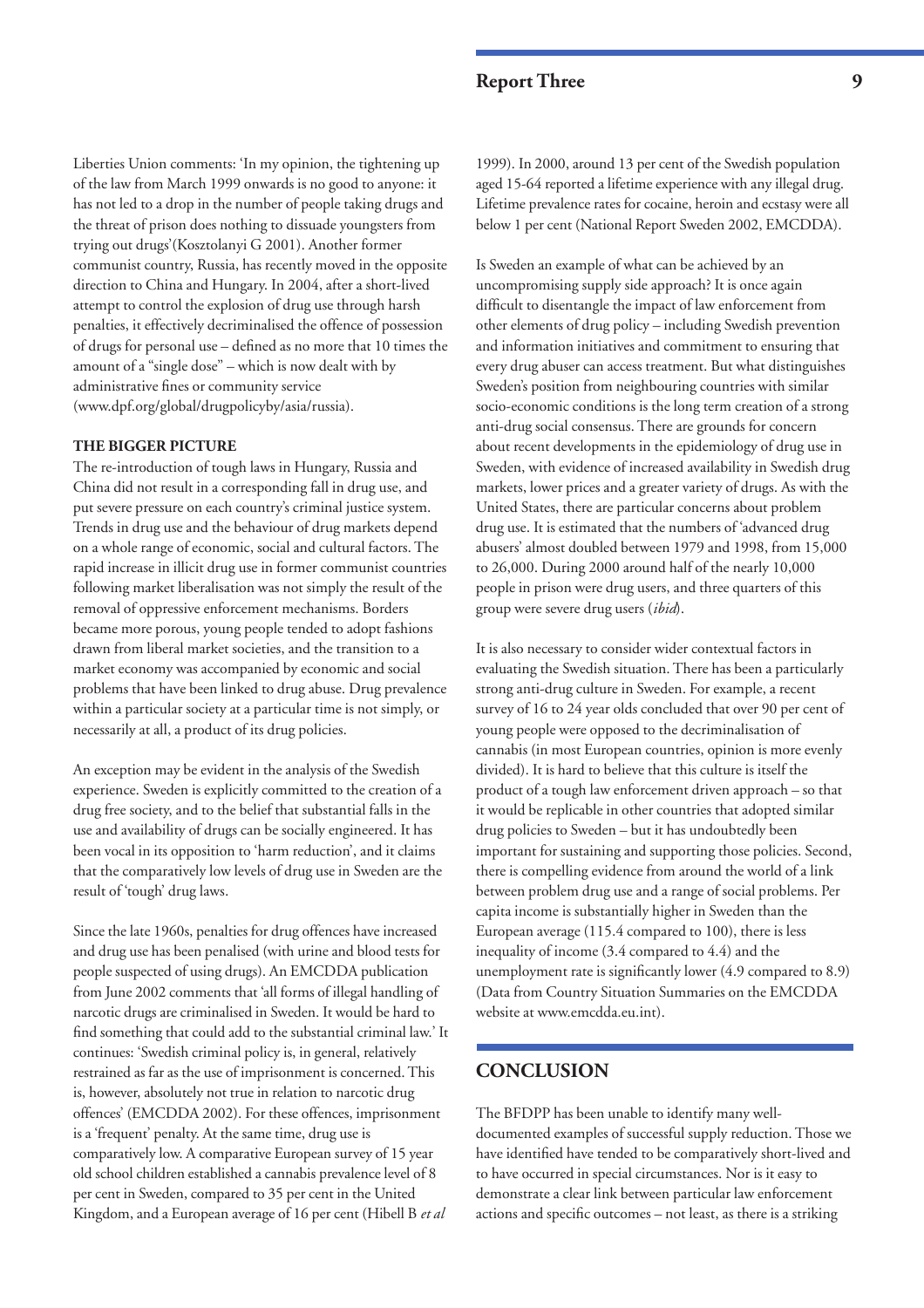shortage of detailed discussion of these (or other relevant) case studies in the literature.

The BFDPP has not been able to conduct a sophisticated analysis for this report. But a number of key points have emerged from our investigation, and should be noted in conclusion.

**Interrogating the evidence.** There is a shortage of welldocumented examples of supply reduction. The BFDPP is committed to an evidence-based approach to drug policy. We believe that there is a growing body of evidence regarding what policies and activities are (and are not)effective in reducing drug use and drug-related harms, but that this evidence is not being sufficiently taken into account in the current policy debate. It is difficult not to view with suspicion the claims made by over a quarter of a total of 92 countries reporting to the UNODC that they have decreased drug abuse in their jurisdiction. If these claims are well-substantiated, then it would be of enormous benefit for policy development elsewhere in the world to be able to assess independently the basis for these successes. It is regrettable that the identity of these countries are not in the public domain.

**Disaggregating the drug problem.** The impact of a fall in drug abuse on drug-related harms will depend on which drugs are being used less frequently and which groups of users are adjusting and adapting their behaviour. All else being equal, it is reasonable to assume that a fall in the problematic use of hard drugs will have a greater impact on drug-related harm than an equivalent fall in the experimental use of drugs like marijuana. The contrast between the drug strategies of the United States and the United Kingdom is interesting in this respect. The White House's *2004 National Drug Control Strategy* defends its focus on drug use among high school students – rather than the urban poor – by claiming that 'marijuana smokers account for the lion's share of Americans who are dependent on illegal drugs – more than four million of a total of seven million individuals whose use of illegal drugs of all types is serious enough to be labeled as abuse or dependence' (White House 2004, p. 41). This claim would appear to rest on a controversial definition of dependence. By contrast, the United Kingdom's *Updated Drug Strategy 2002* has a clear focus on 'the most dangerous drugs, the most damaged communities and the individuals whose addiction and chaotic lifestyles are most harmful, both to themselves and others' (Home Office 2002).

**The problems of analysis.** The relationship between policies, initiatives and actions and the behaviour of drug markets is far from straightforward. The Australian heroin drought shows that successful law enforcement action can contribute to a reduction in supply – at least in the short-term – by influencing the marketing decisions of drug traffickers. But the impact of

one big Australian heroin seizure on the subsequent decisions of traffickers was mediated by a range of other factors – notably, a sharp fall in production of heroin. Similarly, the United States has experienced a fall in drug abuse among young people, but the precise causal explanation for this reduction is unclear. In particular, the claim by the United States' Government that this success vindicates a massive investment in drug testing in schools is highly controversial. An American correspondent told the BFDPP, 'I've never seen a rigorous statistical analysis that established a causal relationship between anything the government does and prevalence rates … on the face of it, such claims would be very hard to make' (private correspondence). There is also evidence that the scope of drug markets was rigidly contained within some former communist countries. But – leaving aside human rights and cognate issues – this probably had as much to do with the impenetrability of their borders (geographical and cultural) as with their internal drug policies as such. Certainly, a reversion to harsh drug laws after the transition to market liberalism does not appear to have had the desired impact on drug supply. Again, a more detailed historical analysis is needed to disentangle cause and effect.

**Supply and demand.** The evidence shows that successful supply reduction will tend to be short-lived unless effective action is also taken to address the demand-side (for example, through drug treatment or effective prevention programmes). This is a matter of basic economic laws. If levels of demand are constant, a reduction in the supply of a drug will drive up the street price and make it more profitable for drug traffickers. This economic logic seems to have been borne out – empirically – by recent developments in Thailand and Australia. Another form of market adaption that occurred in both these countries was the substitution of drugs that were harder to get hold of in local drug markets (methamphetamine and heroin respectively) by other drugs. If people with serious dependency problems are not being treated, they are unlikely to give up using psycho-active substances simply because they are unable to get hold of their 'drug of choice'. A similar point applies to initiatives to reduce the production of drugs in countries like Myanmar, Laos and Afghanistan – so long as demand for opiates is buoyant, successful initiatives to cut opium cultivation in one area will always lead to an increase in production elsewhere.

**Supply reduction and drug-related harm.** The BFDPP has consistently argued that the ultimate objective of drug policy should be an overall reduction in drug-related harm. The first BFDPP report argued for a shift in the evaluative emphasis from effectiveness in reducing the use and production of drugs to effectiveness in reducing the harm associated with drug use and drug policy – while also recognising that reducing prevalence is itself an effective way of reducing harm (Roberts M, Klein A and Trace M 2004). The evidence considered for this third BFDPP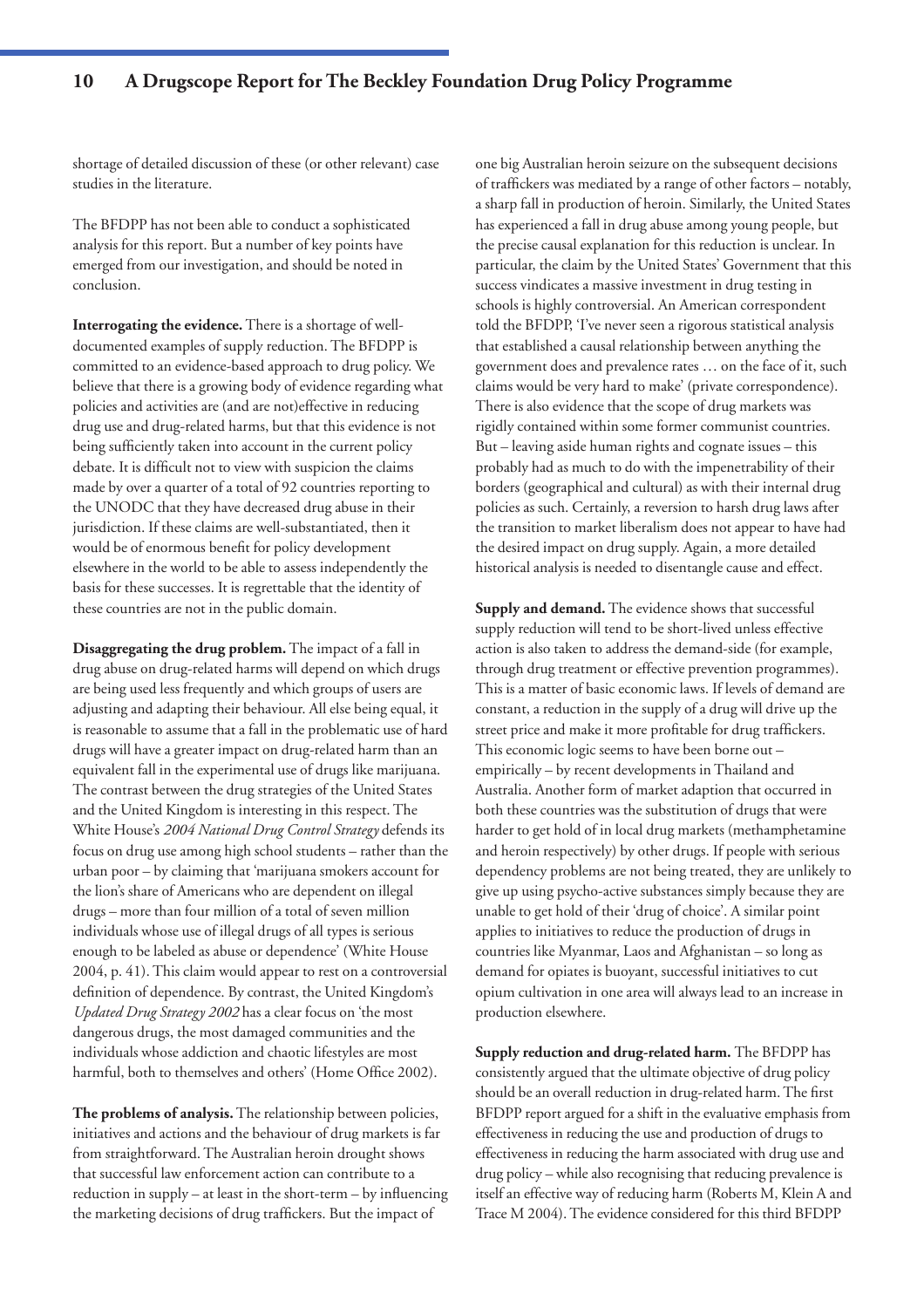report shows that the costs of successful supply reduction initiatives can be high. A good example of this is the trend to mass incarceration and ethnic division that has been a feature of the enforcement of drug policy in the United States. (It should be said, however, that there is no reason to assume – as commentators sometimes do – that the aspects of United States' drug policy that have helped to reduce drug use among young people cannot be separated out from those elements that have helped to fuel the exponential rise in the prison population.) A reduction in the supply of drugs can also produce a rise in forms of drug-related harms in a direct way, unless demand and harm reduction initiatives are also in place. The case studies considered for this Beckley Report show – for example – that a fall in the availability of particular drugs can be linked to a rise in low level property crime and an increase in risky behaviours among drug users (such as unsafe injecting practices).

In the few examples where supply side interventions have been evaluated the focus is essentially on demonstrating impact on prevalence. Little attention is given to the balance sheet of harms. Enforcement interventions are inevitably instusive particularly when applied to producer countries and there can be considerable collateral damage not only in terms of human rights but in terms of local and national economies, the environment, the functioning of democratic institutions, health and social exclusion. The net outcome of supply side interventions should be assessed not only on prevalence and containment levels but on whether the anticipated harm from illegal drugs supply would have been significantly higher than the harm resulting from intervention itself. By contrast, prevention and treatment prevention programmes often have a range of incidental benefits in terms of social inclusion which are routinely acknowledged in evaluations.

**Draconian drug policy.** It appears that some of the most successful attempts to control the production, supply and abuse of drugs have occurred in closed societies and/or as a result of campaigns against drug users and low level dealers that have shown scant regard for human rights or wider humanitarian considerations. The BFDPP has argued that effectiveness in prevalence reduction should not be the measure of policy success, for at least two reasons. First, it is necessary to take into account the costs of these policies. Second, drug policy should be conducted within clear deontological constraints. The pursuit of harm minimisation objectives should 'respect universal human rights, and subject to this requirement, local judicial norms and practices'. It is salutary to note that some of the more successful recent policies to control and contain the supply of drugs have failed to respect these basic principles.

Critics of the status quo often conclude that a lack of evidence that law enforcement can bring about sustainable reductions in drug supply provides a conclusive indictment of current

approaches to drug policy. Certainly, it reveals some serious challenges for this paradigm. But this is oversimplistic. While the successes of law enforcement in *reducing* the supply of drugs may be few and far between, it is probable that prevalence would be *greater* still in the absence of initiatives targeting the supply side of drug markets. This issue of containment is crucial to drug policy – two questions need much closer research examination:

- to what extent do existing policies and supply reduction initiatives prevent an even higher level of use and harm?
- would this potential increase in use and harm be realized if a more tolerant approach was taken by governments?

There are clearly widely divergent opinions on these questions, but to date very little credible modeling has been undertaken.

Our review of supply reduction policy does raise serious questions about the current trends and trajectories of international drug policy – and the high proportion of drug budgets that continue to be devoted to law enforcement at the expense of demand-side initiatives and harm reduction policies.

#### **NOTE TWO FINAL POINTS:**

First, there is little ground for optimism that a substantial curtailment in the scope of drug markets (national or international) is a credible objective – at least, short of a recourse to draconian policies. On the contrary, the evidence suggests that prevalence will continue to increase in most countries. While containing – and, ideally, reducing – growth in the use and availability of drugs is an important means of minimising drug-related harms, it is likely to have only a limited impact. It is important, therefore, to develop harm minimisation policies that are adapted to the reality of the widespread use of drugs in many parts of the world for the foreseeable future. The persistence of such widespread drug use also means that the uncompromising enforcement of existing drug laws will tend to draw large numbers of people (particularly young people) into the orbit of the criminal justice system.

Second, even where there has been a successful reduction in aspects of a drug market through supply reduction interventions, the impact on actual harms has not been universally positive. At the production end of the chain, reductions in cultivation of heroin or cocaine are normally associated with extreme hardship for the farmers and agricultural workers who have traditionally relied on income from this trade. At the consumption end of the chain, the experience from across the world – in Australia, Thailand and the USA – is that drug users respond to restrictions on the availability of their drug of choice by switching to other substances, or engaging in an ever more desperate search for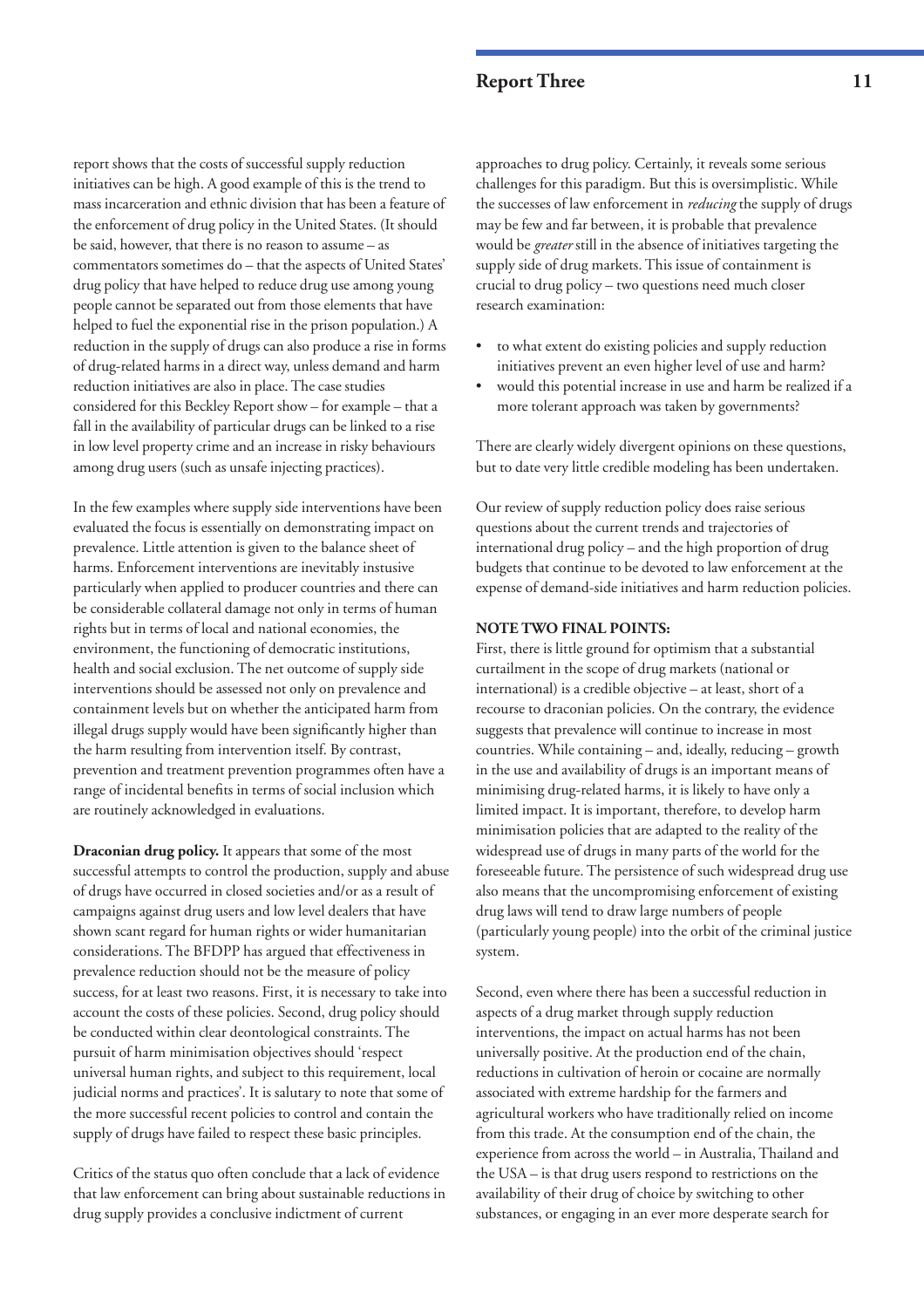their preferred drug. These changes of behaviour may lead to a reduction in drug related health or social problems, but are more often associated with higher social dislocation and risktaking behaviour. The mix of social, cultural and psychological factors that lead individuals into drug use in the first place is not fundamentally altered by the success or failure of supply reduction measures. Supply-side policy may be one tool of drug policy, but it is not a satisfactory drug policy in its own right.

# **BIBLIOGRAPHY**

Burke J (2001), 'Diary', *London Review of Books*, 22 March 2001.

Bush W, Roberts M and Trace M (2004), *Upheavals in the Australian drug market: heroin drought, stimulant flood*, DrugScope Briefing Paper 4, Beckley Foundation Drug Policy Programme, London.

Burke J (2004), 'Creation of an opium giant', *DrugLink*, Volume 19 Issue 6, November/December 2004.

Costa A (2002), *Opening remarks on Afghanistan Opium Survey 2002*, UN Office on Drugs and Crime, Rome, 25 October 2002.

Curtis R and Wendel T (2000), 'Toward the development of a typology of illegal drug markets' in Natarajan M and Hough M, *Illegal drug markets – from research to prevention policy*, Crime Prevention Studies Vol 11, Criminal Justice Press, New York.

EMCDDA (2002), *Insights – Prosecution of drug users in Europe*, Insights Series No 5, EMCDDA, Luxemburg.

Klein A, Roberts M and Trace M (2004), *Drug policy and the HIV Pandemic in Russia and Ukraine*, DrugScope Briefing Paper 2, Beckley Foundation Drug Policy Programme, London.

Hibell B, Andersson B, Ahlström S, Balakireva O, Bjarnason T, Kokkevi A and Morgan M (2000), *The 1999 ESPAD Report. Alcohol and Other Drug Use Among Students in 30 European Countries*, The Swedish Council for Information on Alcohol and Other Drugs (CAN) and The Pompidou Group at the Council of Europe. Stockholm, Sweden.

Home Office (2002), *Updated Drug Strategy 2002*, Home Office, London.

Home Office (2004), *Tackling drugs, changing lives*, Home Office, London.

Human Rights Watch (2004), *Thailand: Not enough graves – the war on drugs, HIV/AIDS and violations of human rights*, HRW, Vol 16, No 8 (C), June 2004.

International Crisis Group (2001), *Central Asia: Drugs and Conflict*, Asia Report No 25, ICG, Brussels, 26 November 2001.

Kosztolanyi G, 'Joint efforts – drug consumption and government policy', *Central Europe Review*, Vol 3 No 7 2001.

MacCoun R and Reuter P (2001), *Drug war heresies – learning from other vices, times and places*, RAND Studies in Policy Analysis, Cambridge University Press, Cambridge.

Markus, U (2001), 'It's not only the West that suffers', *The Observer*, 2 December 2001.

*Monitoring the Future* 2003, Institute for Social Research, University of Michigan

Morrison S (2003), *Researching Heroin Supply*, Trends and issues in crime and criminal justice, Australian Institute of Criminology, Camberra.

National Drug Law Enforcement Research Fund (2004), The causes, course and consequences of the heroin shortage in Australia, Monograph Series No 3, NDLERF, Australia.

Phongpaichit P (2003), *Drug Policy in Thailand*, Paper presented at The 2003 Lisbon International Symposium on Global Drug Policy at www.senliscouncil.net

Roberts M, Klein A and Trace M (2004*), Towards a review of global policies on illegal drugs*, A DrugScope Report for the Beckley Foundation Drug Policy Programmed, Report One, DrugScope, London.

Roberts M, Trace M and Klein A (2004), Thailands 'war on drugs', DrugScope Briefing Paper 5, Beckley Foundation Drug Policy Programme, London.

Spencer C and Agahi C (1990-1991), 'Drugs and Iran after the Islamic Revolution: Prophesying the next quarter century', *The International Journal of the Addictions*, 25 (2A), 171-179, 1990-91.

United Nations Office on Drugs and Crime (2004), *World Drug Report 2004*, UNODC, Vienna.

Wen Wang (1999), 'Illegal drug abuse and the community camp strategy in China', *Journal of Drug Education*, Volume 29 (2) 97-114, 1999.

White House (2004), *National Drug Control Strategy 2004*, White House, Washington.

Yao Y L, 'How to combat drug addiction: the Chinese experience', Bulletin of Narcotics, October-December 1958.